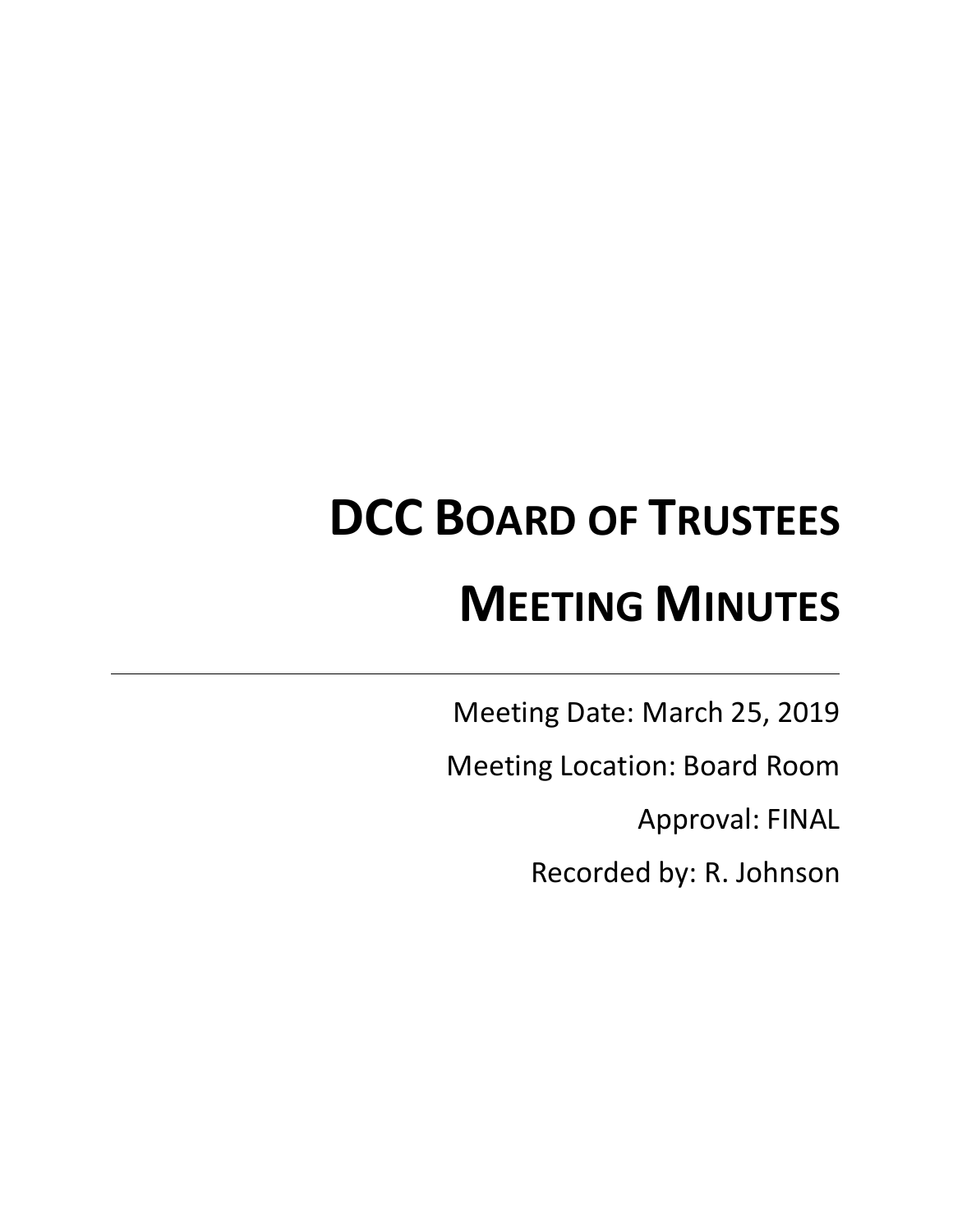Dawson Community College Board of Trustees Meeting March 25, 2019

Chad Knudson, Chairman **Darla Handran, Vice Chairman** 

# **Attendance**

| <b>Name</b>                      | <b>Title</b>                 | Organization                    | Present   |
|----------------------------------|------------------------------|---------------------------------|-----------|
| Chad Knudson                     | Chairman                     | <b>DCC Board of Trustees</b>    | Yes       |
| Darla Handran                    | Vice Chairman                | DCC Board of Trustees           | Yes       |
| Cindy Larsen                     | Trustee                      | <b>DCC Board of Trustees</b>    | Yes       |
| <b>Rich Rowe</b>                 | Trustee                      | <b>DCC Board of Trustees</b>    | Yes       |
| <b>Bob Stanhope</b>              | Trustee                      | <b>DCC Board of Trustees</b>    | Yes       |
| MaryAnn Vester                   | Trustee                      | <b>DCC Board of Trustees</b>    | Yes       |
| Mike Wilondek                    | Trustee                      | <b>DCC Board of Trustees</b>    | <b>No</b> |
| Scott Mickelsen                  | President                    | Dawson Community College        | Yes       |
| <b>Traci Masau</b>               | Vice President - Academic    | Dawson Community College        | Yes       |
|                                  | and Student Affairs          |                                 |           |
| Leslie Welson                    | Vice President-              | <b>Dawson Community College</b> | Yes       |
|                                  | <b>Advancement and Human</b> |                                 |           |
|                                  | Resources                    |                                 |           |
|                                  |                              |                                 |           |
|                                  |                              |                                 |           |
| <b>Community Members Present</b> |                              |                                 |           |
| Anna Buller                      |                              | <b>DCC Student</b>              |           |
| Suela Cela                       |                              | <b>DCC</b>                      |           |
| Jon Decker                       |                              | Ranger Review                   |           |
| Dennis Harp                      |                              | <b>DC Foundation</b>            |           |
| Jennifer King                    |                              | <b>DCC</b>                      |           |
| <b>Tom Reeves</b>                |                              | <b>DCC</b>                      |           |
| Jane Wynne                       |                              | <b>DCC</b>                      |           |

\_\_\_\_\_\_\_\_\_\_\_\_\_\_\_\_\_\_\_\_\_\_\_\_\_\_\_\_\_\_\_\_\_\_ \_\_\_\_\_\_\_\_\_\_\_\_\_\_\_\_\_\_\_\_\_\_\_\_\_\_\_\_\_\_\_\_\_\_\_\_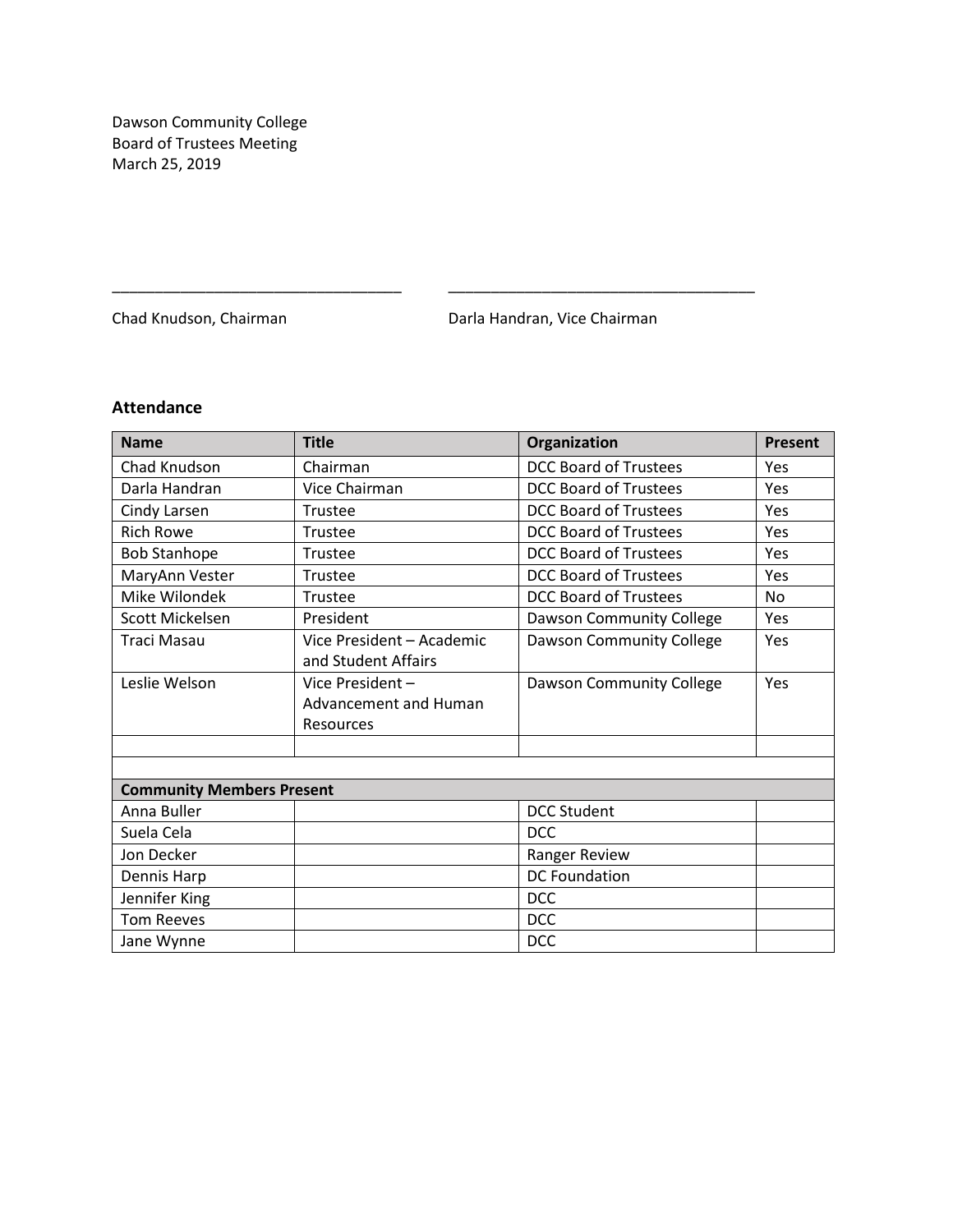**Dawson Community College Board of Trustees Minutes of the Regular Board Meeting DCC Board Room Monday, March 25, 2019 – 5:30 p.m. Recorded by Randi Johnson**

# **The meeting was called to order by Chairman Knudson at 5:30 p.m.**

## **Correspondence**

There was no correspondence.

#### **Minutes**

- Trustees Handran/Stanhope moved/seconded to approve the minutes of the February 25, 2019 Board meeting. There was no discussion.
	- o **Motion carried unanimously.**
- Trustees Rowe/Larsen moved/seconded to approve the minutes of the February 27, 2019 Board retreat. There was no discussion.
	- o **Motion carried unanimously.**

#### **Reports:**

## President

The President's Report stands as submitted. President Mickelsen informed the Board about his visit to a private university and high school near Mexico City. The schools are interested in providing ESL instruction and a cultural exchange program for their students. Discussion followed. Ms. Weldon discussed Dawson Promise. This program is gaining momentum, and she is fielding questions from counselors, state agencies and non-profits. Discussion followed. Due to recent flooding, natural gas service was temporarily shut off. President Mickelsen thanked community members who offered to host students in their homes during this time. Discussion regarded the College emergency management plan. Lastly, President Mickelsen stated he recently met with an attorney from the Legislative Audit Division regarding the anonymous complaint. This matter is now closed.

## Finance Committee

Minutes of the last meeting were reviewed. Trustee Handran noted a CD recently matured; those funds were rolled into a new CD.

## HR Committee

Minutes of the last meeting were reviewed. The Committee is developing a scoring rubric along with questions and measurable outcomes for the President's evaluation.

## Faculty Presentation

Instructor Tom Reeves presented information about his career at DCC and his current course load.